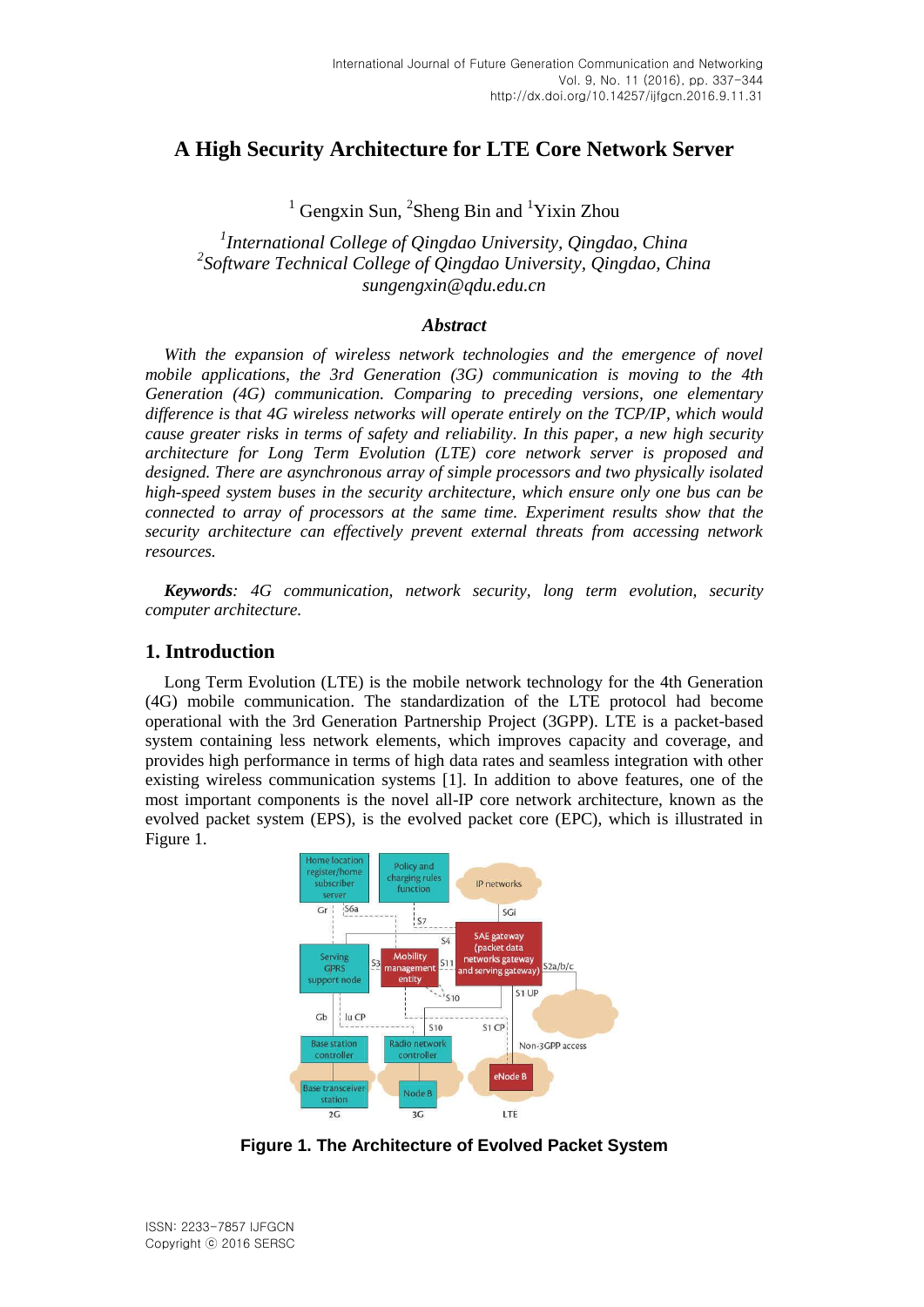As the 4G evolution of LTE, EPS is the relevant aspect of the LTE main core network architecture—demands that security functions should be optimally and efficiently embedded into overall architecture. 4G essentially builds an open environment where various network operators and service providers share the core infrastructure. This openness of 4G poses much more security challenges as opposed to the traditional closed environment that has an inherent advantage of protection against security threats. It would just be a matter of time before 4G networks start to suffer the equivalent level of attacks experienced today by Internet. Hence, guaranteeing high level of security turns out to be one of the important requirements in the successful deployment of 4G networks.

Recent years, a lot of researches on the security of LTE networks have been proposed. Park [2] elaborated overview of the security threats on 4G networks. In the survey, the security architectures of IP Multimedia Subsystem and Next Generation Networks have been investigated and the weaknesses of the current security functionalities in the Worldwide Interoperability for the LTE systems are presented. It has pointed out that 4G systems will inherit all the security problems of underlying access networks and most of the IP-specific security vulnerabilities due to their heterogeneous and IP-based open architecture. Kolias [3] provided a comprehensive taxonomy of the malicious attacks and countermeasures in the LTE systems. In the survey, the qualitative characteristic of each type of the attacks has been evaluated in terms of both breadth and depth. Sankaran [4] provided the summary of LTE security functions and procedures. In the survey, the overall EPS architecture, EPS security threats and security requirements have been discussed. Seddigh [5] proposed security advances and challenges in the 4G wireless networks. The security architectures of LTE networks have been specified with concentration on the specific MAC layer security issues and possible vulnerabilities associating with the LTE systems. In addition, the LTE networks are also susceptible to DoS attacks, data integrity attacks, illegal use of user and mobile equipment, and location tracking at the MAC layer.

In this paper, the architecture of the LTE networks is presented firstly in Section II. In Section III, a high security architecture for server in the LTE network is proposed and designed. The existing solutions are compared to security architecture for LTE core network server with experiments in Section IV. Finally, the conclusion of the paper is presented in Section V.

# **2. LTE Network Architecture**

As shown in Figure 2, the LTE network is comprised of the EPC and the E-UTRAN. The EPC is an all-IP and fully packet-switched backbone network in the LTE systems. The EPC consists of a Mobility Management Entity (MME) and a Serving Gateway (SGW), a Packet Data Network Gateway (PDN GW) together with Home Subscriber Server (HSS). When a User Equipment (UE) connects to the EPC, the MME represents the EPC to perform a mutual authentication with the UE. E-UTRAN includes the Evolved Universal Terrestrial Radio Access Network Base Stations, called eNodeBs (eNB), which communicates with UEs.

Compared with the 3G networks, some new functions and entities were introduced in the LTE networks. Firstly, a new type of base station, named HeNB, connects to the EPC over the Internet via a broadband backhaul. Secondly, the LTE system supports non-3GPP access networks such as wireless local area networks. For an untrusted non-3GPP access network, an UE needs to pass a trusted evolved packet data gateway connected to the EPC. Thirdly, a LTE system also supports a new type of data communications between entities, named as MTC, which can exchange and share data without any requirement on any form of human intervention.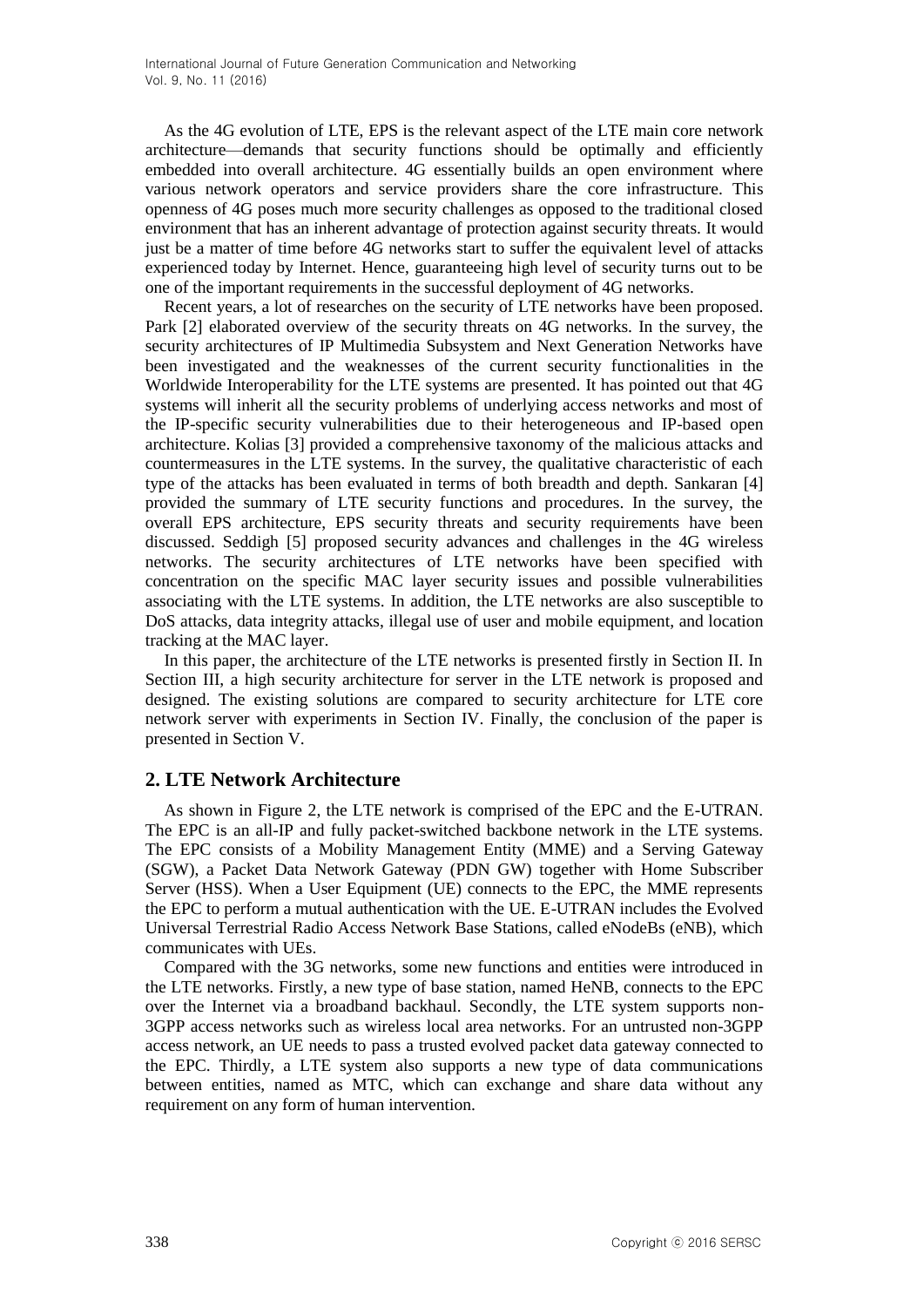

**Figure 2. Network Architecture of LTE**

There are two new entities existing in the MTC, the MTC user and the MTC server. The MTC server is connected to the LTE network to communicate with MTCDs. The MTC server may be an entity outside or inside an operator domain. When a MTC device connects to the LTE network, the MTC device can communicate with the MTC server and be controlled by the MTC servers. So the security of the servers is very important for the whole LTE network.

### **3. New High Security Computer Architecture for Server**

A new high security architecture for server is proposed. The new computer architecture has a single asynchronous array of simple processors (AsAP) and two physically isolated high-speed system buses (local bus and network bus), ensure only one bus can be connected to AsAP at the same time via a Bus Bridge [6]. The new high security computer architecture is shown in Figure 3.



**Figure 3. The New High Security Computer Architecture**

In the new architecture, computer system is divided into tow sub-systems. All the network devices mounted on the network bus form into a network sub-system which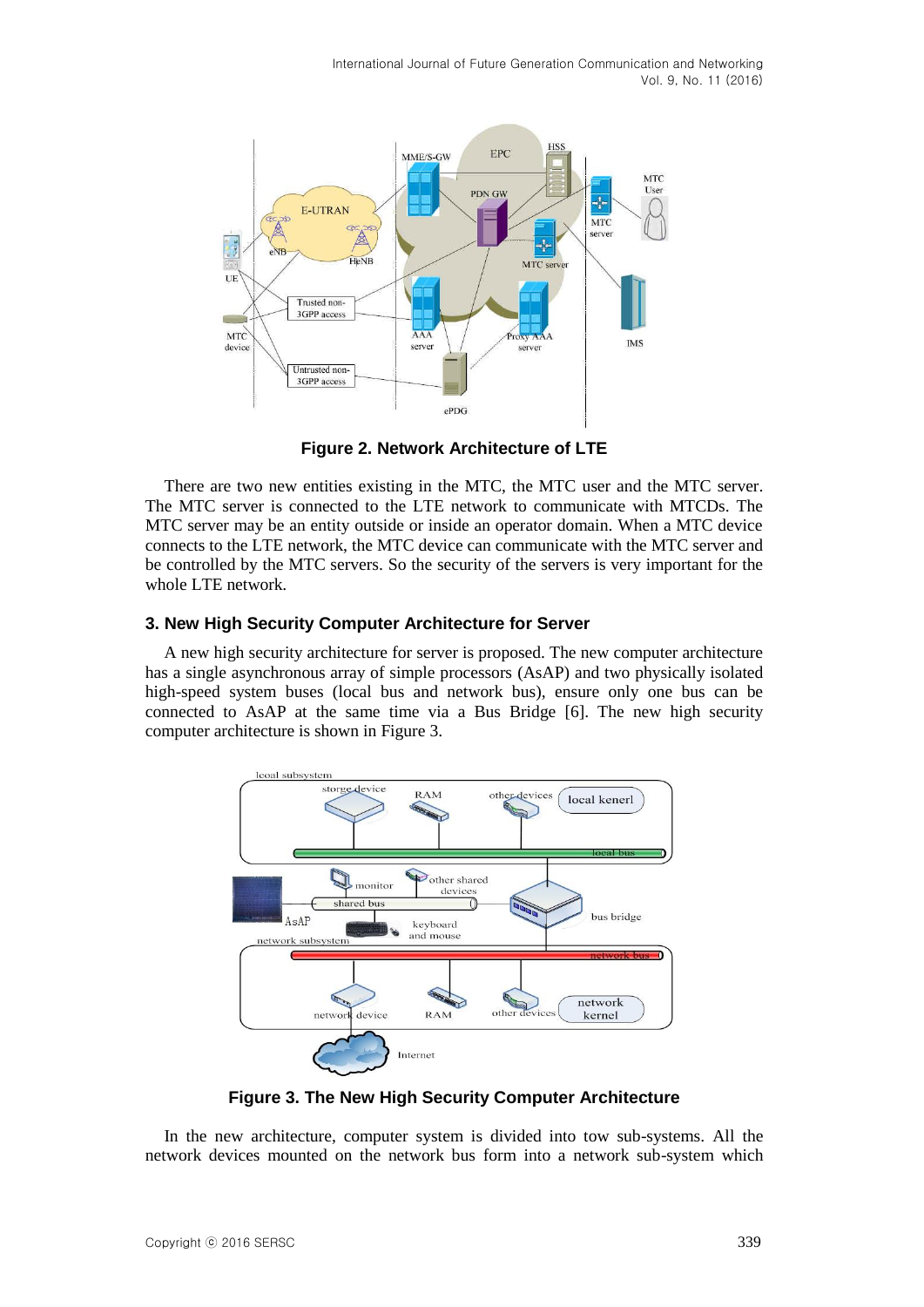connects with other servers in the LTE network. All the storage devices mounted on the local bus form into a local sub-system which is isolated from the LTE network. So even if the network intruder suddenly gets the whole control of network bus in network subsystem, only the temporary information of the network sub-system is exposed, while the local sub-system is left intact. Thus, hardware-level isolation can effectively ensure the security of sensitive data in local sub-system.

### **3.1. Design of AsAP**

AsAP architecture comprises a 2-D array of reduced complexity programmable processors with small memories interconnected by a reconfigurable mesh network. It was developed by researchers in the VLSI Computation Laboratory (VCL) at the University of California, Davis and achieves high performance and energy-efficiency, while using a relatively small circuit area [7].

AsAP processors are well suited for implementation in future fabrication technologies, the multi-processor architecture can efficiently make use of task-level parallelism in many complex DSP applications, and also efficiently computes many large tasks using finegrained parallelism.

There are several novel key features of AsAP, they are:

 Chip multi-processor architecture designed to achieve high performance and low power for many communication applications.

 Small memories and a simple architecture in each processor to achieve high energy efficiency.

 Globally asynchronous locally synchronous clocking simplifies the clock design, greatly increases ease of scalability, and can be used to further reduce power dissipation.

 Inter-processor communication is performed by a nearest neighbor network to avoid long global wires and increase scalability to large arrays and in advanced fabrication technologies. Each processor can receive data from any two neighbors and send data to any combination of its four neighbors.

In the high security architecture, a chip containing  $36(6*6)$  programmable processors was adopted. The chip uses a synthesized standard cell technology and is fully functional. Block diagrams of a single AsAP processor is shown in Figure 4.



# **Figure 4. Block Diagrams of a Single AsAP Processor and the 6x6 AsAP Chip**

### **3.2. Bus bridge**

The function of the bus bridge is to connect the shared bus with one of the peripheral buses. The goal of the bus bridge is:

 The bus bridge should make sure that the shared bus can connect one of the peripheral buses in anytime;

 The bus bridge should make sure that only one of the peripheral buses is connected to the shared bus at the same time;

When AsAP needs to connect the other peripheral bus, the bus bridge can cuts current connection and connects shared bus with the other peripheral bus.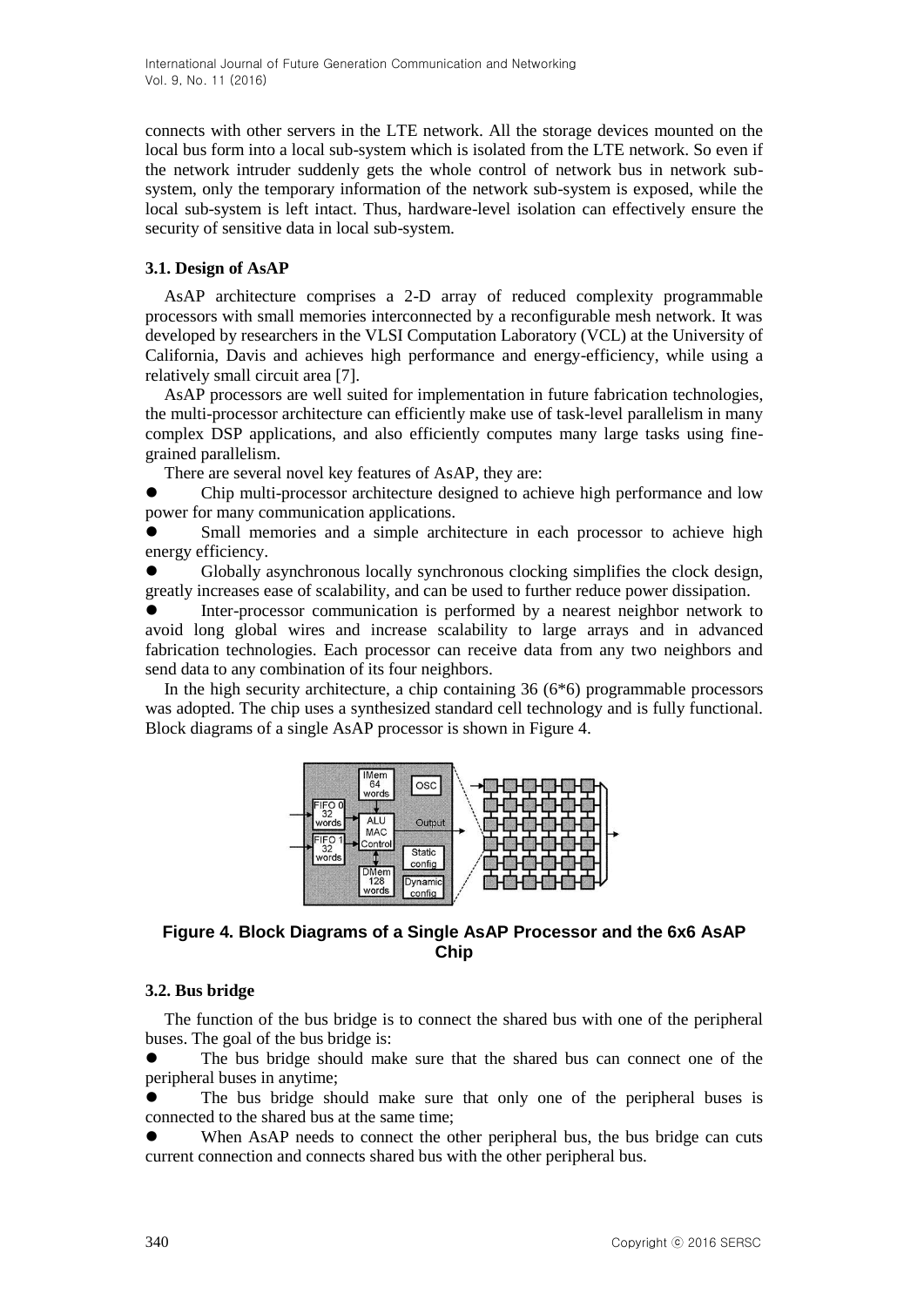

Based on the functionality, the bus bridge is designed as Figure 5.

**Figure 5.Structure of Bus Bridge**

The bus bridge includes two slave ports (Control and S), two master ports (Ava0 and Ava1) and one state register.

The function of the Control port is to receive the instructions for the bus bridge from AsAP, or send the data of the state register to AsAP. The function of the S port is to receive/forward all Avalon signals from/to the shared bus. All these signals of the S port are bridged with their corresponding signals of the Ava0 or Ava1 port, which connects the peripheral bus with all Avalon bus signals, depending on the instruction type. Therefore, a path between the shared bus and the peripheral buses is built. A state register with five bits exists in the bus bridge. The lower four bits of the register store work modes; the higher one bit, called flag bit, stores the flag that helps describe which peripheral bus is connected to the shared bus through the bus bridge currently. If the flag bit is set as 0, all the signals of the S port connect with their corresponding signals of the Ava0 port. Therefore the shared bus connects peripheral bus 0, and the system works in area 0; otherwise the flag bit is set as 1 and the system works in area 1.

The data of state register shows as Table 1.

| The lower 4 bit of state register |                          |     |
|-----------------------------------|--------------------------|-----|
| value                             | Work mode                |     |
| 0000                              | Requirement              | for |
|                                   | initialization           |     |
| 0001                              | Finish of initialization |     |
| 0010                              | Maintain in current area |     |
| 0011                              | Maintain in area 0       |     |
| 0100                              | Maintain in area 1       |     |
| 1111                              | System reset             |     |
| others                            | reserved                 |     |
| The flag bit                      |                          |     |
| value                             | Work area                |     |
|                                   | area 0                   |     |
|                                   | area 1                   |     |
| others                            | area ()                  |     |

**Table 1. Data of State Register**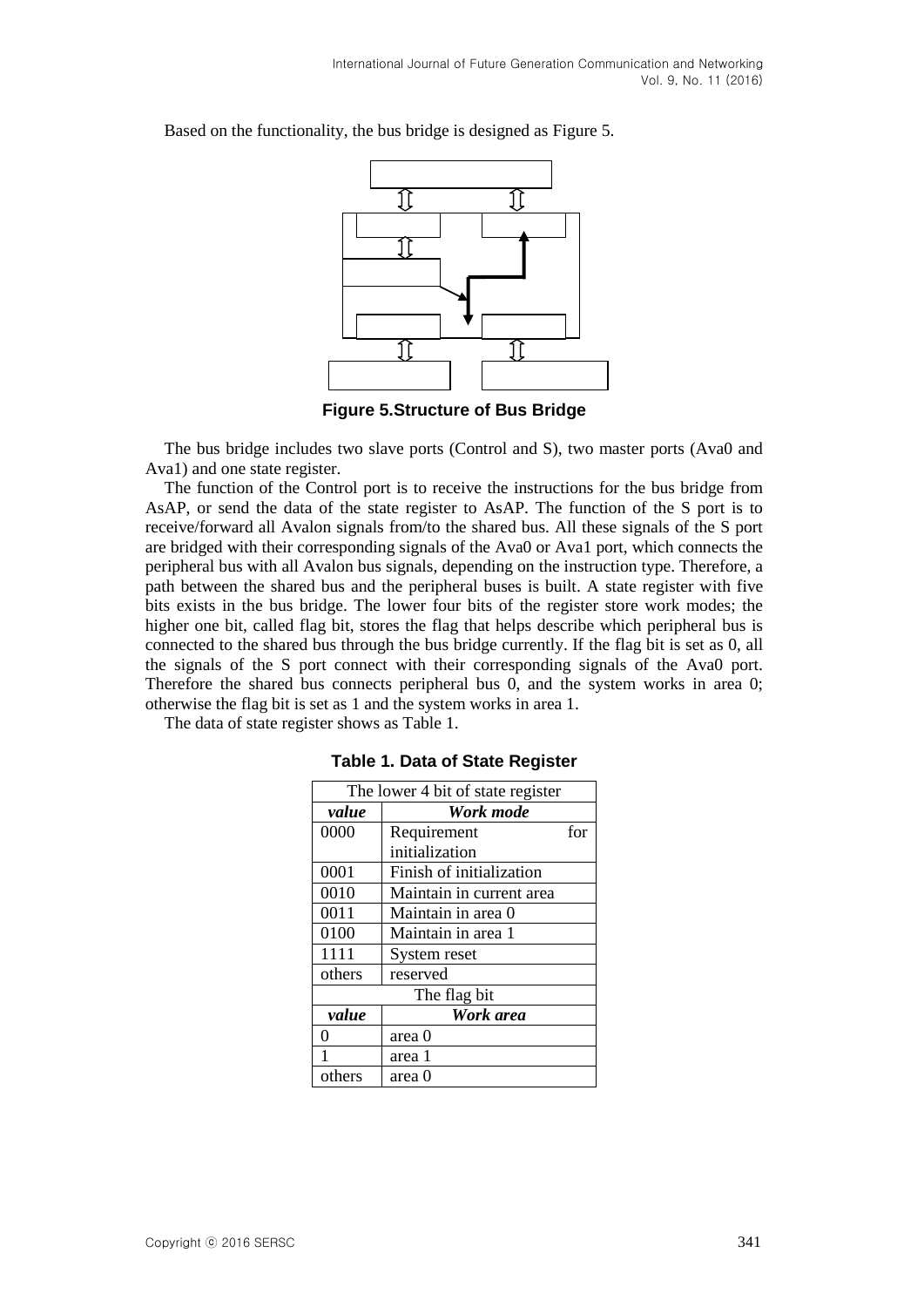The implement of the bus bridge includes four modules:

Write transfer

Avalon fundamental slave write transfer describes how ASAP writes state register through the Control port. Write transfer is completed in a single bus cycle. AsAP writes the work mode and work area according to Table 1.

For the write transfer of the bus bridge, ASAP passes signals *writedata*, *write\_n* and *address* to the bus bridge through the shared bus. The signal *writedata* carry command code from ASAP; the signal *write* n can enable the write operation, the shared bus set the signal *chipselect*, which selects the bus bridge, according to the signal address. Once the signals *write\_n* and *chipselect* are both available, the bus bridge reads the lower five bits of the signal *writedata* and writes in the state register. The pseudo codes of write transfer are shown as following:

> *always @ (posedge clk) begin if (!write n && chipselect =*  $= 1$ *) the state register <= writedata[4:0] ; end*

Read transfer

Avalon fundamental slave read transfer describes how AsAP reads state register through the Control port, Read transfer is completed in a single bus cycle. AsAP reads the work mode and work area according to Table 1.

In the read transfer of the bus bridge, the AsAP passes signals *read\_n* and *address* to the bus bridge through the shared bus. The signal *read\_n* can enable the read operation; the shared bus set the signal *chipselect*, which selects the bus bridge, according to the signal *address*. Once the signals *write\_n* and *chipselect* are both available, the bus bridge sends data of the state register to the lower five bits of the signal *readdata*, which carry data to AsAP. The pseudo codes of read transfer are shown as following:

*always @ (posedge clk) begin if (!read\_n && chipselect == 1) readdata[31:0] <= {27'b0,the state register} ; end*

Connection between S port and master ports

All the signals of the S port connect with their corresponding signals of the master ports, therefore the shared bus connects peripheral bus. For example, the S port gets a signal *writedata*, which has 32 bits, from the shared bus. Its corresponding signal in the Ava0 port is named *ava0\_writedata*.

The flag bit hold the flag of the work area, if it's 0, the system works in area 0; otherwise the system works in area 1. The change of flag bit is one of trigger condition of always block for connecting the S port signals and master port signals. When the state of flag bit changes, the bus bridge automatically reconnects the S port and the master port.

Reset

When the system is reset, the state register is set as 01111, which means the system work in area 0, and the work mode is "system reset".

# **4. Experiment Analysis**

In this section, the security of the LTE core server is analyzed in terms of anonymity. In addition, capabilities of high security architecture against anonymous attack are compared with existing server.

Suppose that an adversary pretends to be a MME and sends an identity request message to some anonymous user of a particular zone. Upon receiving the identity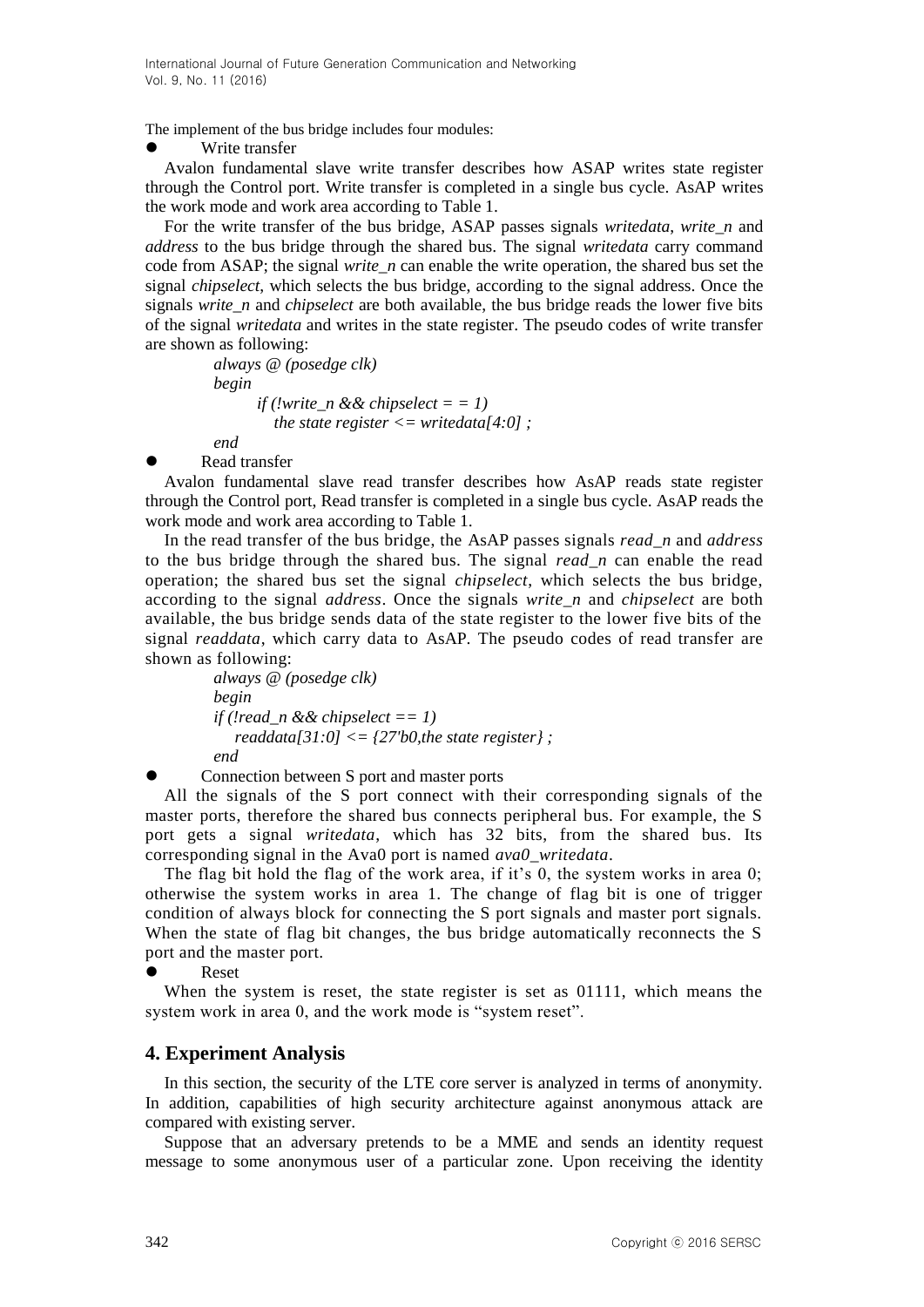response, it will not be able to identify the user. This is because, the illegitimate MMEs don't have access to the patterns and keys. Furthermore, it is because of mutual authentication procedure between subscribers and HSS in LTE networks.

Figure 6 shows the difference of the security architecture server and the existing LTE core network server when the amount of simultaneous identification responses (SIR) received at the HSS increase.



**Figure 6. Identification Delay Comparison**

The results indicate that, when the number of SIRs rises, the computation delay of the existing LTE core network server increases significantly in comparison with the security architecture server.

Then, we simulated three groups anonymous user attacks under different peak data rate and bandwidth, 10000 times in each group, the average number of server intrusion to the security architecture server and the existing LTE core network server are shown as Figure 7.



**Figure 7. Intrusion Number Comparison**